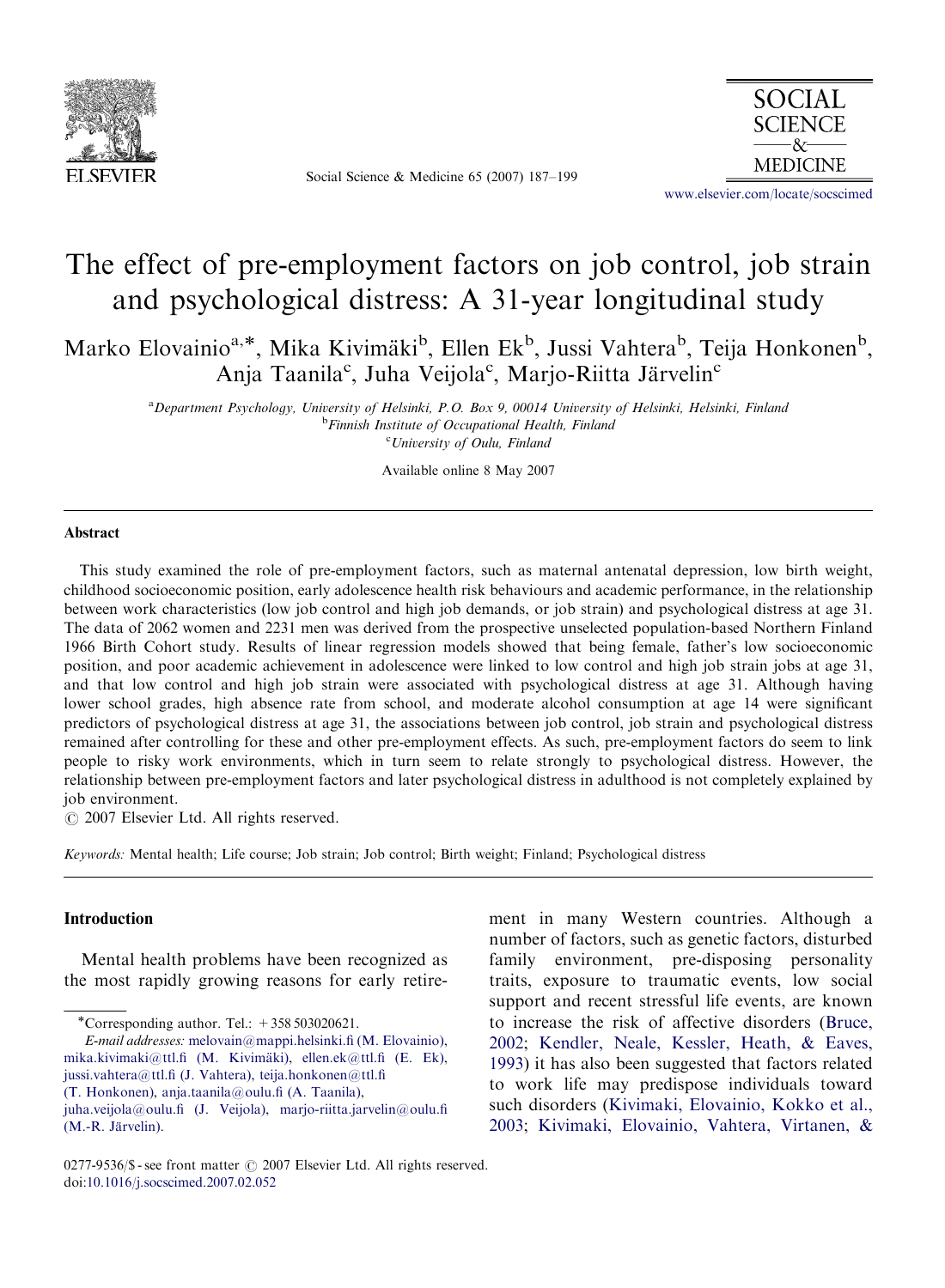[Stansfeld, 2003](#page--1-0); [Stansfeld, Fuhrer, Head, Ferrie, &](#page--1-0) [Shipley, 1997;](#page--1-0) [Stansfeld, Head, & Ferrie, 1999](#page--1-0)). Also evidence on the relationship between job characteristics and affective disorders has recently begun to emerge ([Niedhammer et al., 1998](#page--1-0); [Stans](#page--1-0)[feld et al., 1997](#page--1-0); [Wall et al., 1997;](#page--1-0) Weinberg  $\&$ [Creed, 2000](#page--1-0); [Ylipaavalniemi et al., 2005\)](#page--1-0).

The Job Strain Model [\(Karasek, 1990](#page--1-0); [Karasek,](#page--1-0) [Baker, Marxer, Ahlbom,](#page--1-0) [& Theorell, 1981\)](#page--1-0), also known as the Demand-Control Model, has been one of the most widely tested models in research on the relationship between work and health. The model states that employees working under high strain (a combination of high work demands and low job control) have a higher risk of health problems than those with no such strain. Indeed, previous evidence, which is mainly cross-sectional, suggests that high job strain, high demand or low control are associated with depression, poor mental health, and psychological distress ([de Lange, Taris,](#page--1-0) [Kompier, Houtman,](#page--1-0) & [Bongers, 2003](#page--1-0); [Karasek,](#page--1-0) [1990](#page--1-0); [Landsbergis et al., 1998;](#page--1-0) [Mausner-Dorsch &](#page--1-0) [Eaton, 2000](#page--1-0); [Stansfeld et al., 1997](#page--1-0); [Williams et al.,](#page--1-0) [1997](#page--1-0)).

Previous studies on job strain and mental health have largely been focused on adulthood factors. We would like to suggest that pre-employment factors might influence job strain and mental health and therefore their role merits further consideration. For example, exposure to adversities, such as work stress, is not necessarily random. A genetically influenced set of traits may both increase an individuals' probability of selecting themselves into a high risk environment likely to produce job strain and increase their vulnerability to affective disorders ([Kendler et al., 1995](#page--1-0)). Socioeconomic status during childhood may select people to lower academic careers ([Osborn & Milbank, 1989\)](#page--1-0) and related highly stressful work environment. It is also possible that poor health, especially poor mental health, which may largely be affected by early psychosocial factors [\(Wang, 2004\)](#page--1-0), make one vulnerable to stressful work environment. Problems at school and negative health risk behaviour during adolescence may also restrict ones possibilities of choosing ones occupational status ([Bradley &](#page--1-0) [Corwyn, 2002](#page--1-0)).

Life course epidemiology has emphasized various developmental stages and processes defining the relationships between early risk factors, adulthood circumstances and health. The hypothesis defining the relationship between socioeconomic status and

health, emphasize the role of various developmental stages differently. They seem to underlie early risks as etiological factors, later risks as independent factors, later risk as pathways from early risks (selective hypothesis) or early and later risks as independent or additive factors. All of these hypotheses, which may be considered to be rather complementary than contradictory, have gained some empirical support ([Wilkinson](#page--1-0) [& Pickett,](#page--1-0) [2006](#page--1-0)).

The hypothesis behind the idea of critical period or early origin implies a stage in the individual's development in which an increased sensitivity to the influence of external agents may have crucial effects on later health. The foetal origin's hypothesis is well-known example which assumes that adverse social circumstances in early life and especially poor maternal nutrition during pregnancy lead to impaired foetal growth, biological programming of the foetus and increased risk of coronary hear disease, hypertension and diabetes later in life [\(Barker,](#page--1-0) [Forsen, Uutela, Osmond,](#page--1-0) [& Eriksson, 2001\)](#page--1-0).

Thereafter, it is hypothesized that the individual can function only within the parameters set during this unique developmental opportunity. [Barker](#page--1-0) [\(1991\)](#page--1-0) describes this process as biological programming. The research on the effects of early factors, such as birth weight, on psychological problems or mental health, have mainly been restricted to research on antecedents of schizophrenia ([Isohanni](#page--1-0) [et al., 2000\)](#page--1-0). The results of [Cheung, Ma, Machin, &](#page--1-0) [Karlberg \(2004](#page--1-0)) showed that low birth weight for gestational age was related to psychological distress at age 42. It has also been shown that low birth weight may predict depressive disorders [\(Gale &](#page--1-0) [Martyn, 2004;](#page--1-0) [Patton, Coffey, Carlin, Olsson, &](#page--1-0) [Morley, 2004\)](#page--1-0).

Although the relationship between low socioeconomic position and poor health is widely reported [\(Adler et al., 1994;](#page--1-0) [Marmot, 1997\)](#page--1-0), less is known about the developmental pathways through which low SES in childhood leads to morbidity in adulthood. Childhood and adolescence are times of dramatic developmental changes, and these changes may result in differences in SES relationships. It has been, for example, suggested that development of biological organs that is less than optimal may not become a problem unless the system is stressed. The idea behind this pathway model is that although SES effects initially are large they gradually decrease over time, unless those early SES circumstances select individuals to poor circumstances or